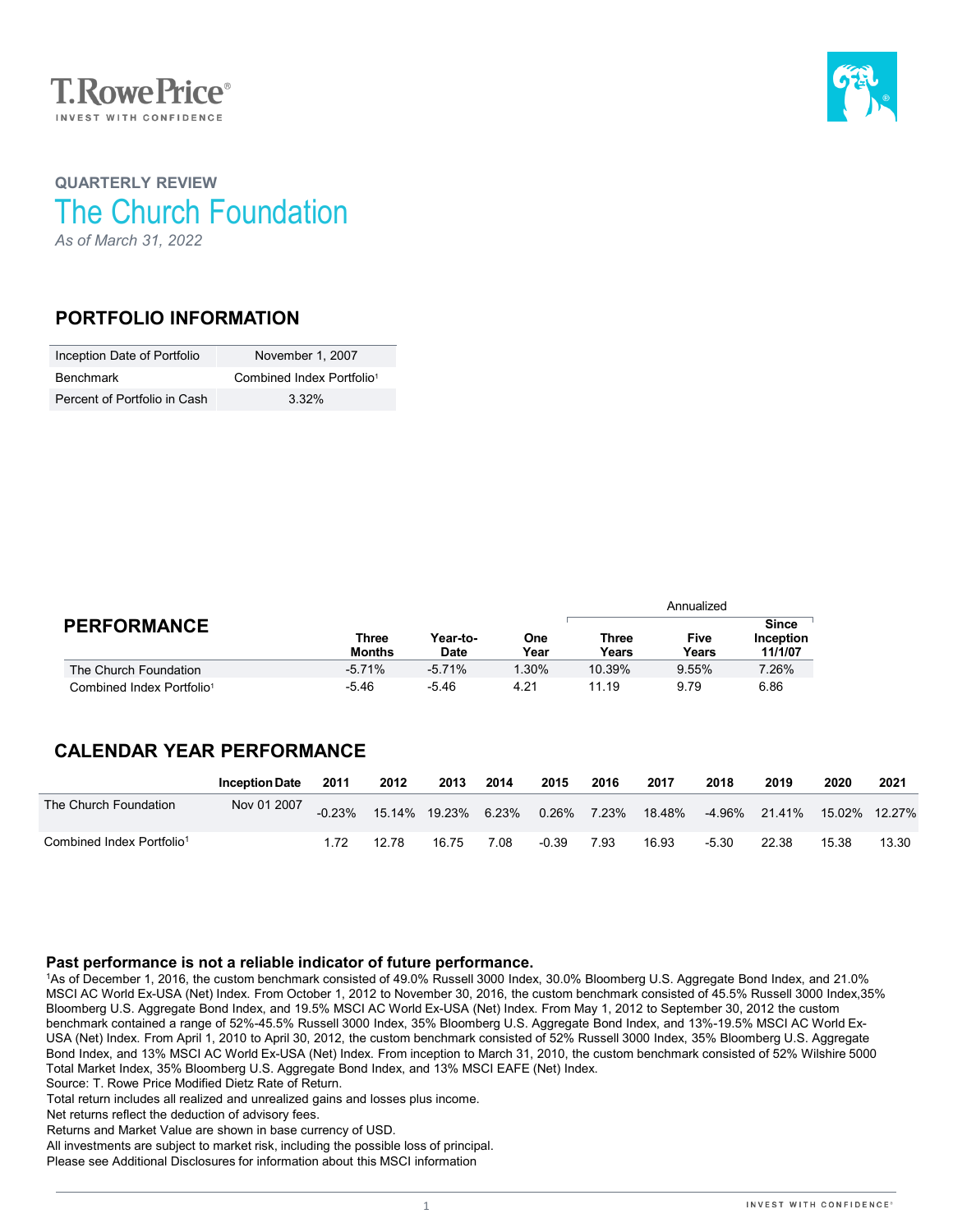# **ASSET DIVERSIFICATION**

### **ASSET DIVERSIFICATION**



#### **MARKET VALUE**

As of March 31, 2022

| <b>U.S. Equity</b>                        |       |
|-------------------------------------------|-------|
| Institutional Large-Cap Growth Fund       | 18.4% |
| Institutional Large-Cap Value Fund        | 20.4  |
| Institutional Mid-Cap Equity Growth Fund  | 1.5   |
| Mid-Cap Value Fund - I Class              | 1.5   |
| Institutional Small-Cap Stock Fund        | 4.8   |
| Total                                     | 46.6% |
| Non-U.S. Equity                           |       |
| International Stock Fund - I Class        | 8.0%  |
| International Value Equity Fund - I Class | 8.8   |
| Emerging Markets Stock Fund - I Class     | 3.4   |
| Total                                     | 20.2% |
| <b>Real Assets Equity</b>                 |       |
| Real Assets Fund - I Class                | 2.2%  |
| Total                                     | 2.2%  |
| <b>Fixed Income</b>                       |       |
| <b>Total Return Fund</b>                  | 27.9% |
| Total                                     | 27.9% |
| <b>Reserves</b>                           |       |
| U.S. Treasury Money Fund                  | 3.3%  |
| Federal Gov't Oblig.                      | 0.0%  |
| Total                                     | 3.3%  |

## **Target Asset Allocation History**



Numbers may not total 100% due to rounding.

Underlying allocation figures are shown gross of fees. Returns would be lower as a result of the deduction of such fees.

**This material is solely for the exclusive use of the Church Foundation as per their request. Not for further distribution.** All material presented is compiled from sources believed to be reliable and current, but accuracy cannot be guaranteed. This is not to be construed as an offer to buy or sell any financial instruments and should not be relied upon as the sole factor in an investment making decision. As with all investments, there are associated inherent risks.

Fixed Income 30.0 31.8 31.8 31.5 31.5 30.5 30.0 27.9 30.0 26.5 29.5 30.8 30.8 30.3

Please see Additional Disclosures for information about this MSCI information